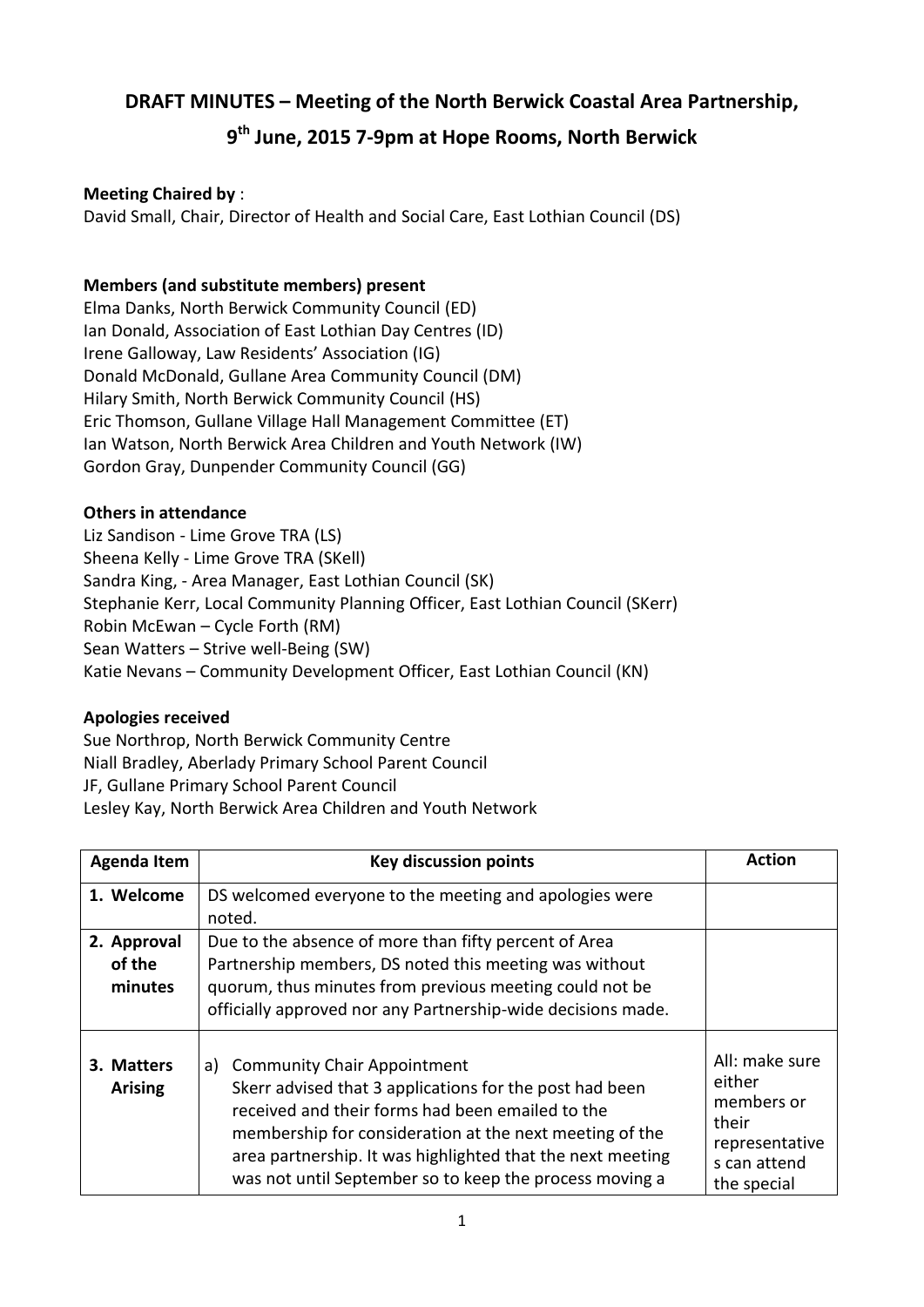| b) | special area partnership meeting would be held on Tuesday<br>30 <sup>th</sup> June. The group then discussed the process for<br>appointing the chair and the key points were clarified:<br>When voting:- only 1 vote per membership place and the<br>vote will be confirmed as valid if a quorate number of<br>members participate.<br>Members queried whether they would have to declare any<br>interests and it was affirmed that this would not be the case.<br><b>Budget workshops</b><br>Partnership members who attended the budget workshops<br>gave feedback on the event and advised that there had been | meeting so it is<br>Quorum.<br>Action: Skerr<br>to attach note<br>of<br>membership<br>with minutes |
|----|-------------------------------------------------------------------------------------------------------------------------------------------------------------------------------------------------------------------------------------------------------------------------------------------------------------------------------------------------------------------------------------------------------------------------------------------------------------------------------------------------------------------------------------------------------------------------------------------------------------------|----------------------------------------------------------------------------------------------------|
|    | a lot of information given and they were unclear about<br>exactly what the process was for allocating this money. Skerr<br>advised that as this was the first time money had been<br>allocated in this way it would become a clearer as projects<br>were developed and delivered what the processes would be.                                                                                                                                                                                                                                                                                                     |                                                                                                    |
| C) | <b>Community Hospital Project</b><br>ID and DS updated on this event - it was a consultation on<br>the outline development for the planning application and the<br>findings would be available in a few months. Some of the<br>issues arising included the availability of local public<br>transport and the impact the new hospital might have on<br>Eddington hospital provisions.                                                                                                                                                                                                                              |                                                                                                    |
|    | d) Broadband<br>Skerr reported that a meeting had been held with<br>Community Broadband Scotland (CBS) and that the survey<br>findings were discussed and it was agreed that CBS would<br>now develop a proposition for a project covering most of the<br>rural areas of East Lothian not currently covered by the<br>existing superfast broadband roll out programme. The<br>geographical areas potentially covered by the project have<br>still to be scoped out and are dependent on a number of<br>factors including BT's commercial roll out plans.                                                          |                                                                                                    |
| e) | <b>Community Rail Network</b><br>ED gave an update on SS behalf and reported that the<br>extension of the platform at North Berwick had been set for<br>August however, it was felt that this was a bad time for the<br>work as it is peak tourism time and it should be postponed<br>and further consultation with the community carried out.                                                                                                                                                                                                                                                                    | Action. The<br>Area<br>Partnership to<br>write a letter<br>to support this                         |
| f) | Opportunities for Young People: Children and Youth<br><b>Network Action Plan</b><br>IW advised that the Cafe in the Lodge grounds would be<br>open this summer.                                                                                                                                                                                                                                                                                                                                                                                                                                                   |                                                                                                    |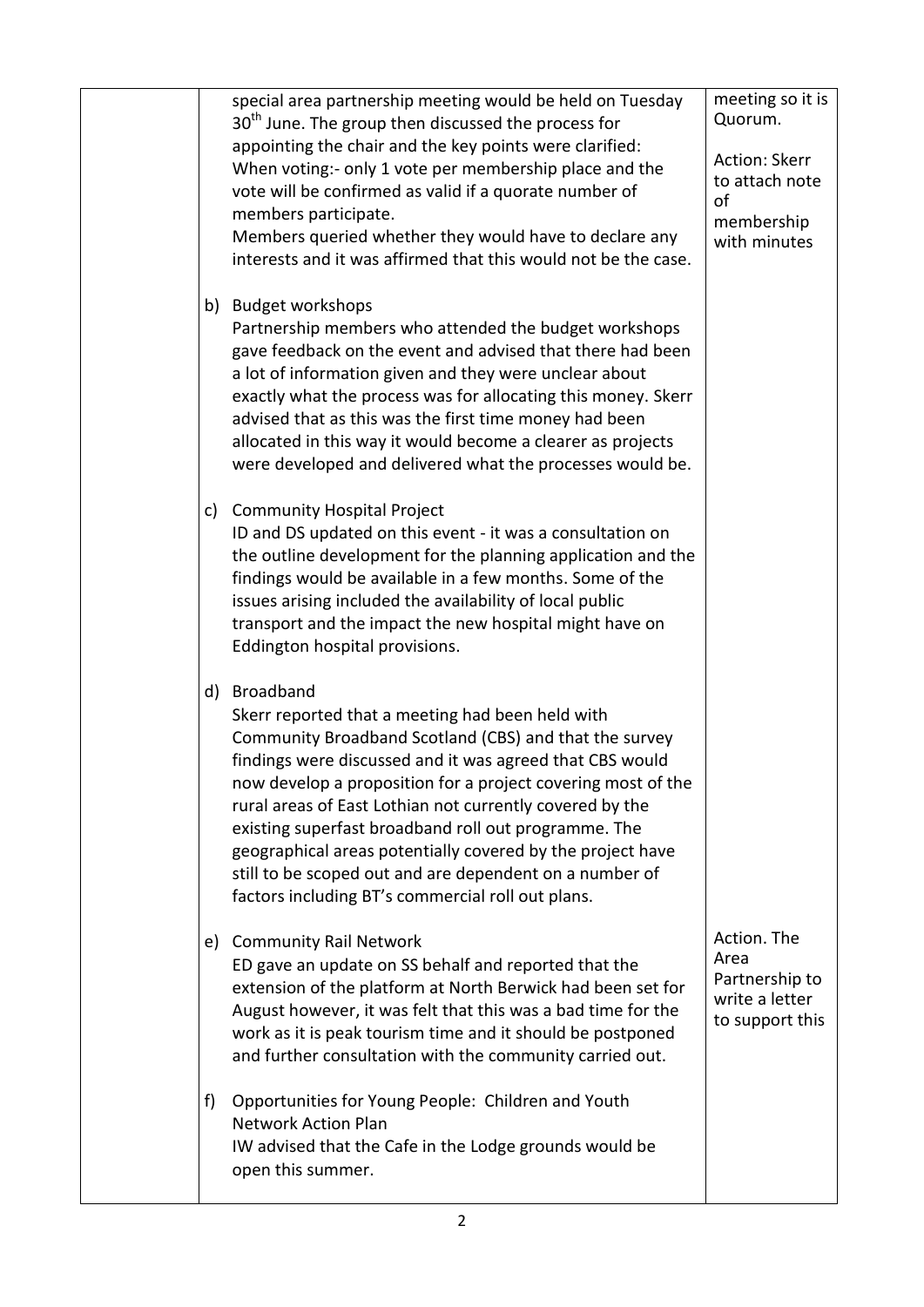|                              | Needs of our Older Population: independent living and<br>g)<br>community support<br>ID updated on the first meeting of this group and stated that<br>it had been productive and had a good range of groups and<br>service providers represented around the table. DS advised<br>that there would be strong links made between the<br>development of the older people's actions within the area<br>plan and the strategic health and social care plan.<br>h) Beach wheelchairs<br>SK updated the members on the progress with this project<br>and advised that 2 new wheelchairs had been bought and<br>volunteers where being trained. Planning permission for the<br>storage hut was still being sought as it transpired that listed<br>planning permission was now needed as the storage hut was<br>to going in a conservation area. |                                                                                    |
|------------------------------|----------------------------------------------------------------------------------------------------------------------------------------------------------------------------------------------------------------------------------------------------------------------------------------------------------------------------------------------------------------------------------------------------------------------------------------------------------------------------------------------------------------------------------------------------------------------------------------------------------------------------------------------------------------------------------------------------------------------------------------------------------------------------------------------------------------------------------------|------------------------------------------------------------------------------------|
|                              | <b>Arts Centre</b><br>i)<br>IW gave an update on this project and agreed to have his<br>notes shared with the partnership.                                                                                                                                                                                                                                                                                                                                                                                                                                                                                                                                                                                                                                                                                                             | <b>Action: Skerr</b><br>to attached<br>notes.                                      |
| Local<br>4.<br>Area<br>Plan: | <b>Group discussion - Localising services:</b><br>The members then had a discussion around what was needed<br>that could be developed and delivered locally.                                                                                                                                                                                                                                                                                                                                                                                                                                                                                                                                                                                                                                                                           |                                                                                    |
|                              | <b>Health services</b><br>North Berwick health centre:- the centre is now to small and will<br>not meet the needs of the community as more housing is being<br>developed. The practice is looking at options to expand and<br>have previously had plans developed. It was suggested that the<br>Gullane health centre model could be used as they had allowed<br>for future growth and had empty rooms. DS reported that more<br>information on requirement s for the development of health<br>services, inc the Eddington would be known in October after the<br>consultation findings had been analysed.                                                                                                                                                                                                                             | Action: DS to<br>located<br>previous plans<br>for NB Health<br>centre<br>expansion |
|                              | It was also suggested that many of the issues arising under this<br>action were also being explored with the work of the older<br>peoples group and actions could be developed there and<br>brought back to the partnership for wider discussion once they<br>are better formed.                                                                                                                                                                                                                                                                                                                                                                                                                                                                                                                                                       |                                                                                    |
|                              | The group explored groups that would benefit from localised<br>services and these are people with mental health issues,<br>substance misuse issues and children's health services who,<br>under the children's act need to be better linked with health<br>visitors. The discussion also covered localising the police<br>services and how there was no longer "known "police people in<br>the Ward.                                                                                                                                                                                                                                                                                                                                                                                                                                   |                                                                                    |